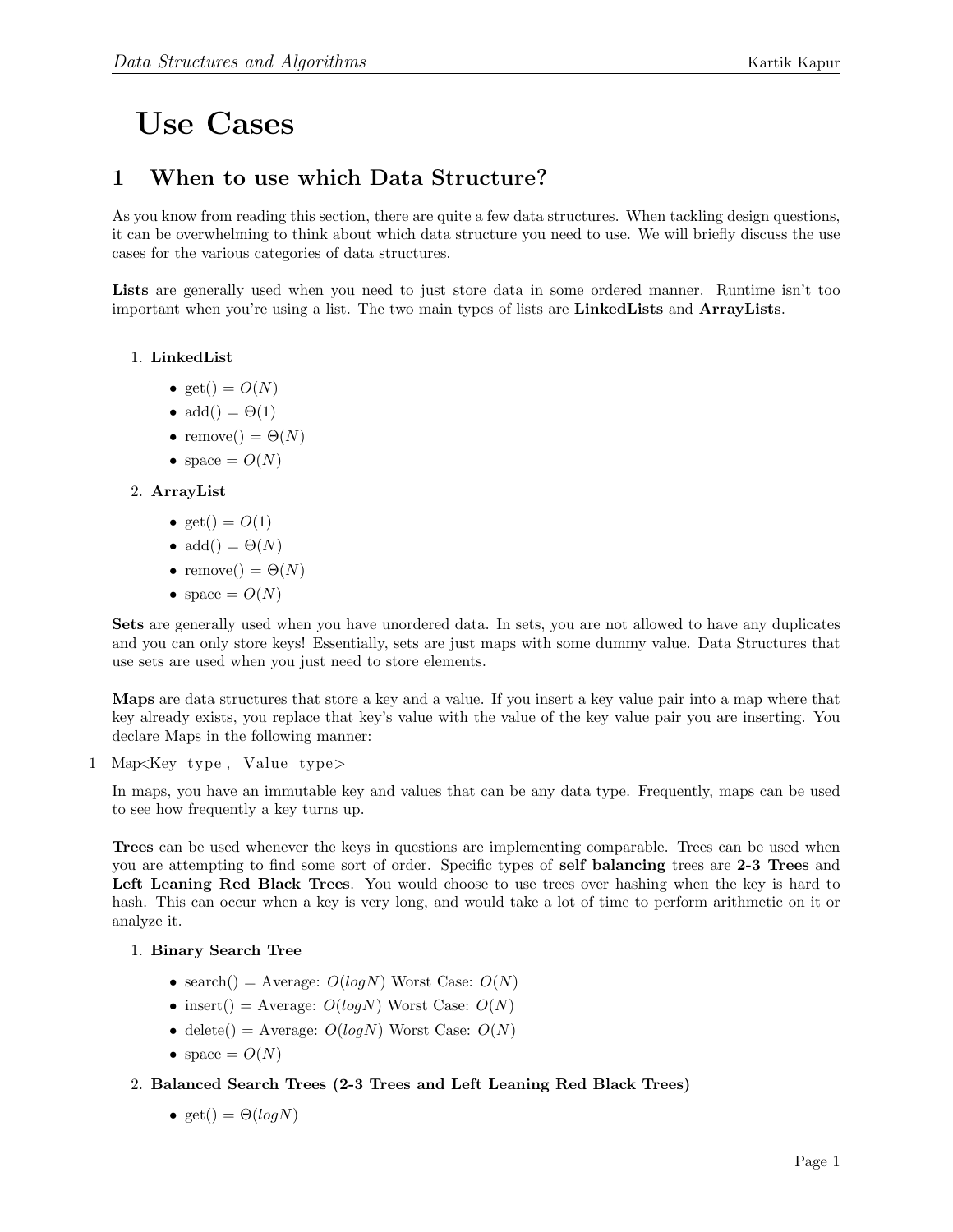- insert() =  $\Theta(logN)$
- remove() =  $\Theta(logN)$
- space  $= O(N)$

**Hashing** data structures are used when you need  $\Theta(1)$  runtime for all operations assuming that you have a good hashcode. You would also want to use hashing data sets when your data is unordered.

## 1. Balanced Search Trees (2-3 Trees and Left Leaning Red Black Trees)

- get() = Average:  $O(1)$  Worst Case:  $O(N)$
- insert() = Average:  $O(1)$  Worst Case:  $O(N)$
- remove() = Average:  $O(1)$  Worst Case:  $O(N)$
- space  $= O(N)$

Stacks are used when you want to look at the most recent thing that has been done. Stacks are known as first in last out data types (FILO). This can be applied to search history, delivery items etc. Stacks are often used in depth first search in trees and also graphs, which we will go over in the next chapter.

#### 1. Stack

- push() =  $\Theta(1)$
- pop() =  $\Theta(1)$
- peek() =  $\Theta(1)$
- space() =  $O(N)$

Queues are used when we need to view items by the order in which they were done. Queues are known as first in last out data types (FIFO). In the real world, this is used when we have to keep track of waitlists. Additionally Queues are used for breadth first search in trees as well as graphs.

#### 1. Queue

- $add() = \Theta(1)$
- remove() =  $\Theta(1)$
- peek $() = \Theta(1)$

Heaps or Priority Queues can be used whenever the keys we are examining implement Comparable. Anytime you need the most or least of something, use a Heap. These are not for overall order, unless it's taking out one item at a time.

#### 1. Heap

- search() =  $\Theta(1)$
- insert() = Average:  $O(1)$  Worst Case:  $O(logN)$
- delete() =  $O(log(N))$
- peek $() = O(1)$
- space  $= O(N)$

Tries are used when you want to perform searches and insertions using prefixes. There are 2 types of tries, normal tries and **ternary search tries**. Normal tries have a very fast speed but in exchange they take up a lot of space. Ternary search tries on the other hand are relatively slow but take up much less space.

#### 1. Tries

• M is the length of the string you are attempting to insert/search for, N is amount of keys, L is the length of the longest key, and R is the size of the alphabet.